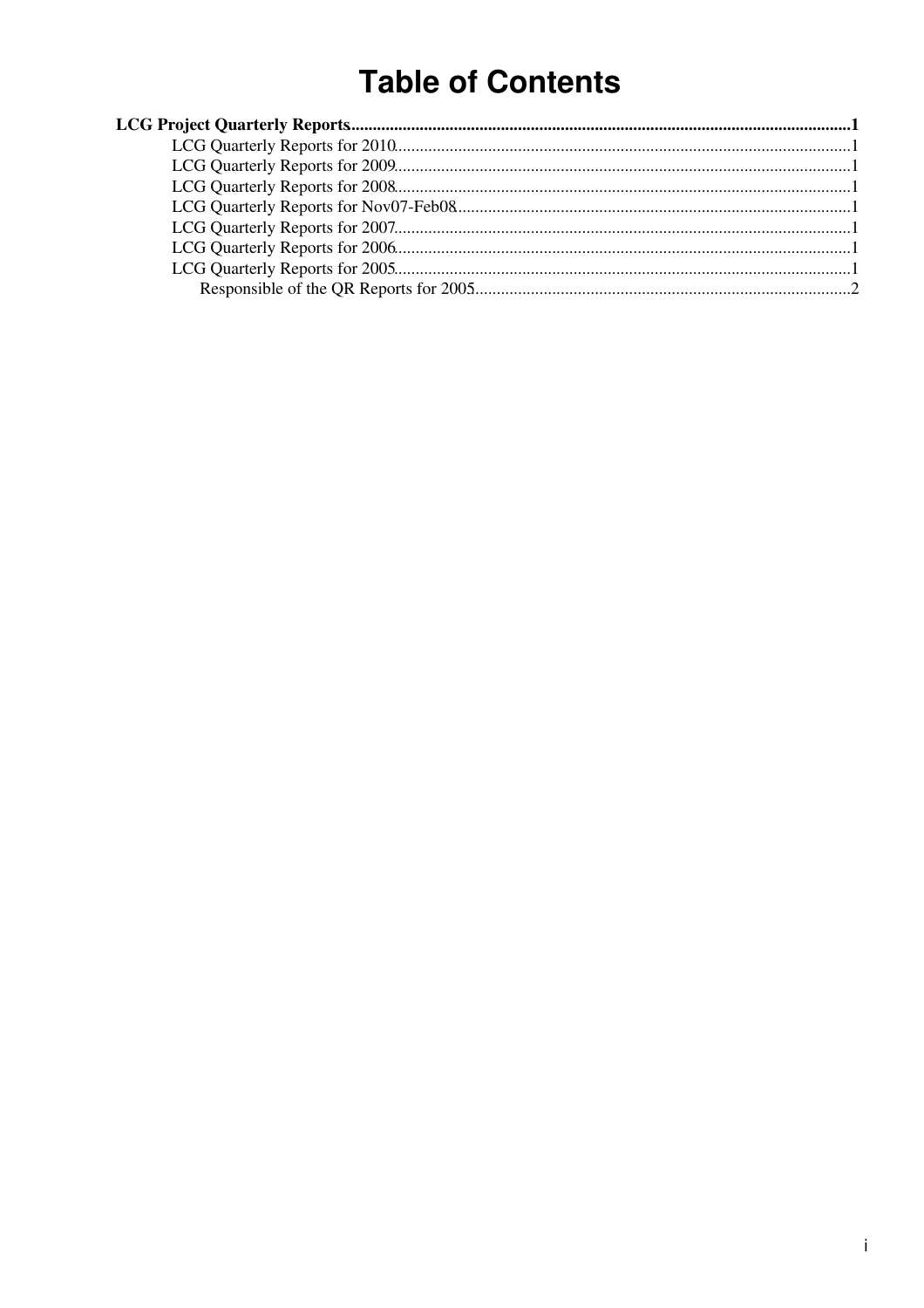# <span id="page-1-0"></span>**LCG Project Quarterly Reports**

# <span id="page-1-1"></span>**LCG Quarterly Reports for 2010**

- 2010Q4 (Nov 2010 Jan 2011): [PDF file](https://twiki.cern.ch/twiki/pub/LCG/QuarterlyReports/QR-2010Q4.pdf)
- 2010Q3 (Jul Oct 2010): [PDF file](https://twiki.cern.ch/twiki/pub/LCG/QuarterlyReports/QR-2010Q3.pdf)
- 2010Q2 (Apr Jun 2010): [PDF file](https://twiki.cern.ch/twiki/pub/LCG/QuarterlyReports/QR-2010Q2.pdf)
- 2010Q1 (Jan Mar 2010): [PDF file](https://twiki.cern.ch/twiki/pub/LCG/QuarterlyReports/QR_2010Q1.pdf)

# <span id="page-1-2"></span>**LCG Quarterly Reports for 2009**

- 2009O4 (Oct Dec 09): [PDF file](https://twiki.cern.ch/twiki/pub/LCG/QuarterlyReports/QR_2009Q4.pdf)
- 2009Q3 (July Sep 09): [PDF file](https://twiki.cern.ch/twiki/pub/LCG/QuarterlyReports/QR_2009Q3.pdf)
- 2009Q2 (Apr Jun 09): [PDF file](https://twiki.cern.ch/twiki/pub/LCG/QuarterlyReports/QR_2009Q2.pdf)
- 2009Q1 (Jan Mar 09): [PDF file](https://twiki.cern.ch/twiki/pub/LCG/QuarterlyReports/QR_2009Q1.pdf)

# <span id="page-1-3"></span>**LCG Quarterly Reports for 2008**

- 2008Q4 (Oct Dec 08): [PDF file](https://twiki.cern.ch/twiki/pub/LCG/QuarterlyReports/QR_2008Q4.pdf)
- 2008Q3 (Jun Sep 08): [PDF file](https://twiki.cern.ch/twiki/pub/LCG/QuarterlyReports/QR_2008Q3.pdf)
- 2008Q2 (Mar May 08): [PDF file](https://twiki.cern.ch/twiki/pub/LCG/QuarterlyReports/QR_2008-March-May.pdf)

#### <span id="page-1-4"></span>**LCG Quarterly Reports for Nov07-Feb08**

• Quarterly Reports (Nov07-Feb08): [PDF file](https://twiki.cern.ch/twiki/pub/LCG/QuarterlyReports/QR-Nov%202007-Feb%202008.pdf)

# <span id="page-1-5"></span>**LCG Quarterly Reports for 2007**

- Quarterly Reports 2007Q3: [PDF file](https://twiki.cern.ch/twiki/pub/LCG/QuarterlyReports/QR_2007Q3.pdf)
- Executive Summary 2007Q2: [PDF file](https://twiki.cern.ch/twiki/pub/LCG/QuarterlyReports/Exec_Summary_QR_2007Q2.pdf)
- Quarterly Reports 2007Q2: [PDF file](https://twiki.cern.ch/twiki/pub/LCG/QuarterlyReports/QR_2007Q2.pdf)
- Executive Summary 2007Q1: [PDF file](https://twiki.cern.ch/twiki/pub/LCG/QuarterlyReports/Exec_Summary_QR_2007Q1.pdf)
- Quarterly Reports 2007Q1: [PDF file](https://twiki.cern.ch/twiki/pub/LCG/QuarterlyReports/QR_2007Q1.pdf)

# <span id="page-1-6"></span>**LCG Quarterly Reports for 2006**

- Executive Summary 2006Q4: [DOC file](https://twiki.cern.ch/twiki/pub/LCG/QuarterlyReports/Exec_Summary_QR_2006Q4.doc), [PDF file](https://twiki.cern.ch/twiki/pub/LCG/QuarterlyReports/Exec_Summary_QR_2006Q4.pdf)
- Quarterly Reports 2006Q4: [PDF file](https://twiki.cern.ch/twiki/pub/LCG/QuarterlyReports/QR_2006Q4.pdf)
- Executive Summary 2006Q3: [PDF file](https://twiki.cern.ch/twiki/pub/LCG/QuarterlyReports/Exec_Summary_QR_2006Q3.pdf)
- Quarterly Reports 2006Q3: [PDF file](https://twiki.cern.ch/twiki/pub/LCG/QuarterlyReports/QR_2006Q3.pdf)
- Executive Summary 2006Q2: [PDF file](https://twiki.cern.ch/twiki/pub/LCG/QuarterlyReports/Exec_Summary_QR_2006Q2.pdf), [Word file](https://twiki.cern.ch/twiki/pub/LCG/QuarterlyReports/Exec_Summary_QR_2006Q2.doc)
- Quarterly Reports 2006Q2: [PDF file](https://twiki.cern.ch/twiki/pub/LCG/QuarterlyReports/QR_2006Q2.pdf)
- Executive Summary 2006Q1: [PDF file](https://twiki.cern.ch/twiki/pub/LCG/QuarterlyReports/Exec_Summary_QR_2006Q1.pdf)
- Quarterly Reports 2006Q1: [PDF file](https://twiki.cern.ch/twiki/pub/LCG/QuarterlyReports/QR_2006Q1.pdf)

# <span id="page-1-7"></span>**LCG Quarterly Reports for 2005**

- Executive Summary 2005Q4: [PDF file](https://twiki.cern.ch/twiki/pub/LCG/QuarterlyReports/Exec_Summary_QR_2005Q4.pdf)
- Quarterly Reports 2005Q4: [PDF file](https://twiki.cern.ch/twiki/pub/LCG/QuarterlyReports/QR_2005Q4.pdf)